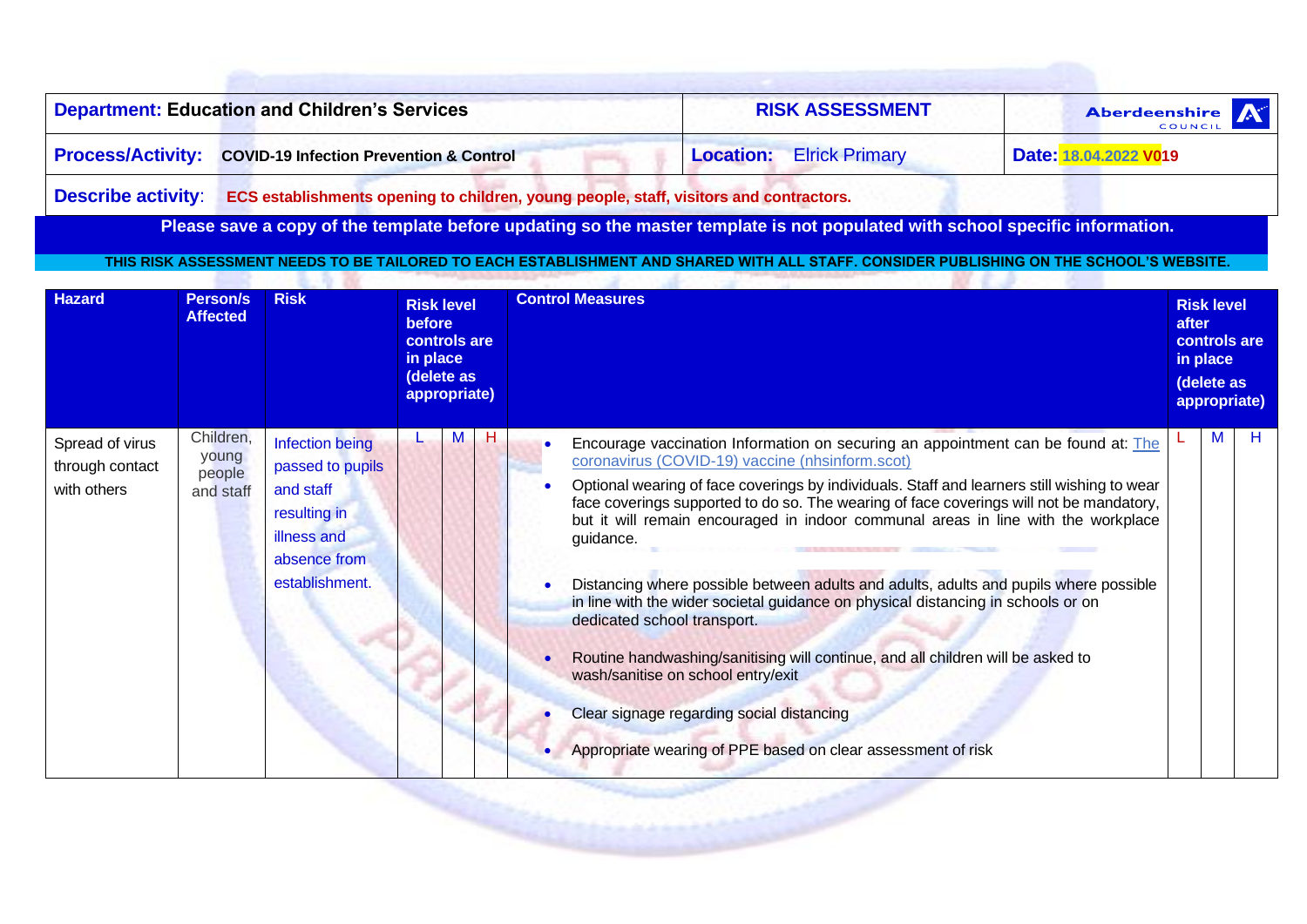|                                                                 |                                           |                                                                              |   | Shielding advice followed for those staff and pupils on the Highest Risk List. Individual<br>risk assessment completed for employees in this category returning to workplace setting.                                                                                                                                                                                                                                                                                                                                                                                                                                                                                                                                                                                                                                                                                                                                                                        |   |   |
|-----------------------------------------------------------------|-------------------------------------------|------------------------------------------------------------------------------|---|--------------------------------------------------------------------------------------------------------------------------------------------------------------------------------------------------------------------------------------------------------------------------------------------------------------------------------------------------------------------------------------------------------------------------------------------------------------------------------------------------------------------------------------------------------------------------------------------------------------------------------------------------------------------------------------------------------------------------------------------------------------------------------------------------------------------------------------------------------------------------------------------------------------------------------------------------------------|---|---|
|                                                                 |                                           |                                                                              |   | Continued maximising the use of ventilation to reduce the risk of virus transmission.<br>Follow Scottish Government advice on ventilation.                                                                                                                                                                                                                                                                                                                                                                                                                                                                                                                                                                                                                                                                                                                                                                                                                   |   |   |
|                                                                 |                                           |                                                                              |   | Use CO2 monitoring where appropriate, when monitor shows CO2 level increasing,<br>staff must take appropriate action (eg. Further opening of windows/doors). If levels<br>continue to increase despite approp. measures, this must be reported to SLT.                                                                                                                                                                                                                                                                                                                                                                                                                                                                                                                                                                                                                                                                                                       |   |   |
|                                                                 |                                           |                                                                              |   | Follow Scottish Government advice for general guidance for safety in the workplace                                                                                                                                                                                                                                                                                                                                                                                                                                                                                                                                                                                                                                                                                                                                                                                                                                                                           |   |   |
|                                                                 |                                           |                                                                              |   | School day visits and residential stays are permitted in keeping with guidance on<br>school visits and trips: Coronavirus (COVID-19): school visits and trips - gov.scot<br>(www.gov.scot)                                                                                                                                                                                                                                                                                                                                                                                                                                                                                                                                                                                                                                                                                                                                                                   |   |   |
|                                                                 |                                           |                                                                              |   | Promote the Distance Aware Scheme.                                                                                                                                                                                                                                                                                                                                                                                                                                                                                                                                                                                                                                                                                                                                                                                                                                                                                                                           |   |   |
| People<br>Symptomatic<br><b>Attending ECS</b><br>Establishments | Children,<br>young<br>people<br>and staff | M<br>Spread of<br>infection                                                  | H | Children, young people and staff must stay at home and self-isolate if they:<br>• have symptoms of COVID-19, whether they feel unwell or not<br>• have tested positive, even if asymptomatic<br>• are required to self-isolate for any other reason in line with the requirements set out<br>on NHS Inform<br>• are identified as a close contact and are over 18 years and 4 months and not fully<br>vaccinated<br>Clear repeat messaging of advice to parents / carers<br>Promote social distancing where possible between staff and staff, staff and pupils,<br>staff and parents / carers / visitors.<br>Follow current testing advice from Scottish Government.<br>Public health advice on testing, self-isolation and managing confirmed cases of<br>COVID-19 followed as per the relevant Scottish Government guidance and Test and<br>Protect   NHS inform.<br>• Follow Testing Transition Plan (ceasing on regular testing for asymptomatic people) | M | H |
| Spread of<br>infection from                                     | Children,<br>young<br>people<br>and staff | M<br><b>Infection being</b><br>passed to pupils<br>and staff<br>resulting in | н | Follow Test and Protect guidance<br>Symptomatic student / Staff member sent to the designated isolation room/space, using<br>face covering provided until collected or staff member returns home                                                                                                                                                                                                                                                                                                                                                                                                                                                                                                                                                                                                                                                                                                                                                             | M | H |
|                                                                 |                                           |                                                                              |   |                                                                                                                                                                                                                                                                                                                                                                                                                                                                                                                                                                                                                                                                                                                                                                                                                                                                                                                                                              |   |   |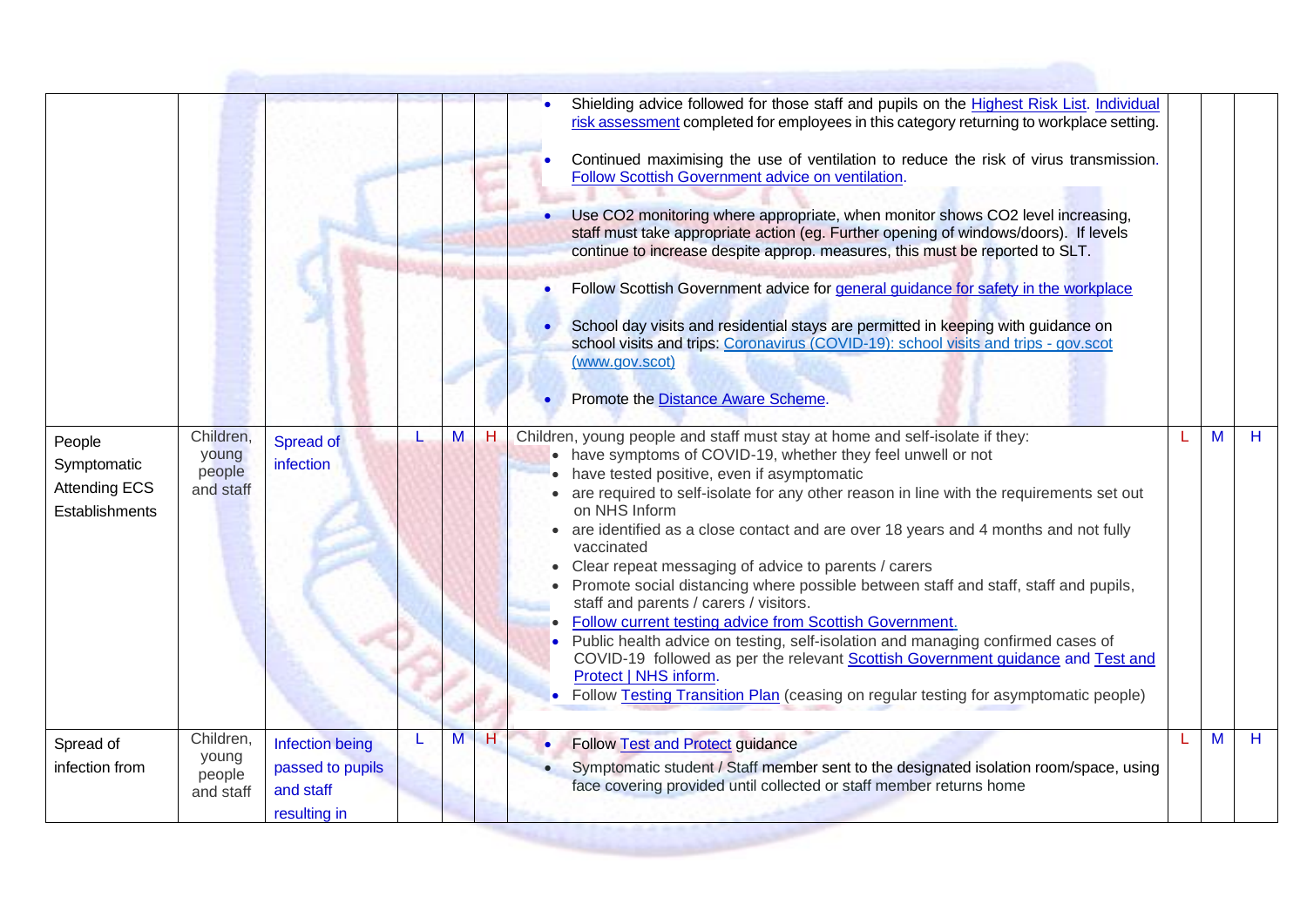| symptomatic<br>individual                                                    |                                           | illness and<br>absence from<br>establishment.                                                                            |   |   |   | Make parent//carer or staff should be made aware of the Test and Protect process, and<br>the school consult with local HPT.<br>First Aider contacted with COVID related symptom advice, puts on relevant PPE -<br>supervises ill user until collection (supervised outside the room).<br>Cleaning Services notified for designated isolation room/space and any toilets used<br>deep clean following covid-19-decontamination-in-non-healthcare-settings.<br>• With the group/class<br>1. Where student/staff has been identified displaying COVID related symptoms, lesson<br>proceeds in situ for the remainder of that period or the class decanted to another area (local<br>decision from dynamic risk assessment undertaken).<br>2. When decanting add sign to the outside of the door putting the room out of use for that day<br>and a sign on the relevant workstation.<br>3. Staff member notifies line manager and Cleaning Services to enable deep cleaning to take<br>place.<br>4. Alternative locations are found for classes due to be in that room/area |   |    |
|------------------------------------------------------------------------------|-------------------------------------------|--------------------------------------------------------------------------------------------------------------------------|---|---|---|-------------------------------------------------------------------------------------------------------------------------------------------------------------------------------------------------------------------------------------------------------------------------------------------------------------------------------------------------------------------------------------------------------------------------------------------------------------------------------------------------------------------------------------------------------------------------------------------------------------------------------------------------------------------------------------------------------------------------------------------------------------------------------------------------------------------------------------------------------------------------------------------------------------------------------------------------------------------------------------------------------------------------------------------------------------------------|---|----|
| Spread of<br>infection through<br>touching<br>surfaces with<br>virus present | Children,<br>young<br>people<br>and staff | <b>Infection being</b><br>passed to pupils<br>and staff<br>resulting in<br>illness and<br>absence from<br>establishment. |   | M | н | Follow advice on good hand hygiene<br>Reinforcing enhanced cleaning, particularly of frequently touched surfaces, and<br>hygiene measures such as providing alcohol-based hand sanitiser. Additional touch<br>point cleaning in place until end of May 2022.<br>Promotion of effective respiratory and cough hygiene<br>Provision of cleaning supplies to wipe down desks / chairs / surfaces as required<br>Clear signage regarding hand hygiene and washing<br>Supervision of younger pupils to follow guidance - P6 and P7 volunteers will continue<br>to support younger pupils to sanitise on leaving the lunch hall                                                                                                                                                                                                                                                                                                                                                                                                                                               | M | H. |
| Spread of<br>infection through<br>close contact<br>with others               | Children,<br>young<br>people<br>and staff | <b>Infection being</b><br>passed to pupils<br>and staff<br>resulting in<br>illness and<br>absence from<br>establishment. | L | M | H | Provision of hand sanitiser - hand sanitiser stations to remain at entry/exit points and in<br>the dining hall. Children should continue to wash their hands where possible.<br>Promotion of social distancing where possible between staff and staff, staff and pupils,<br>staff and parents / carers / visitors. When gathering in communal areas such as the<br>staffroom, all windows must be open, and consideration should be given to the<br>volume of people and the room capacity. If busy, consider alternative places, such<br>as GP/Class Room<br>Where possible, meetings will continue online to avoid large groups gathering<br>Individual choice to wearing of face coverings when in close contact                                                                                                                                                                                                                                                                                                                                                     | M | H  |